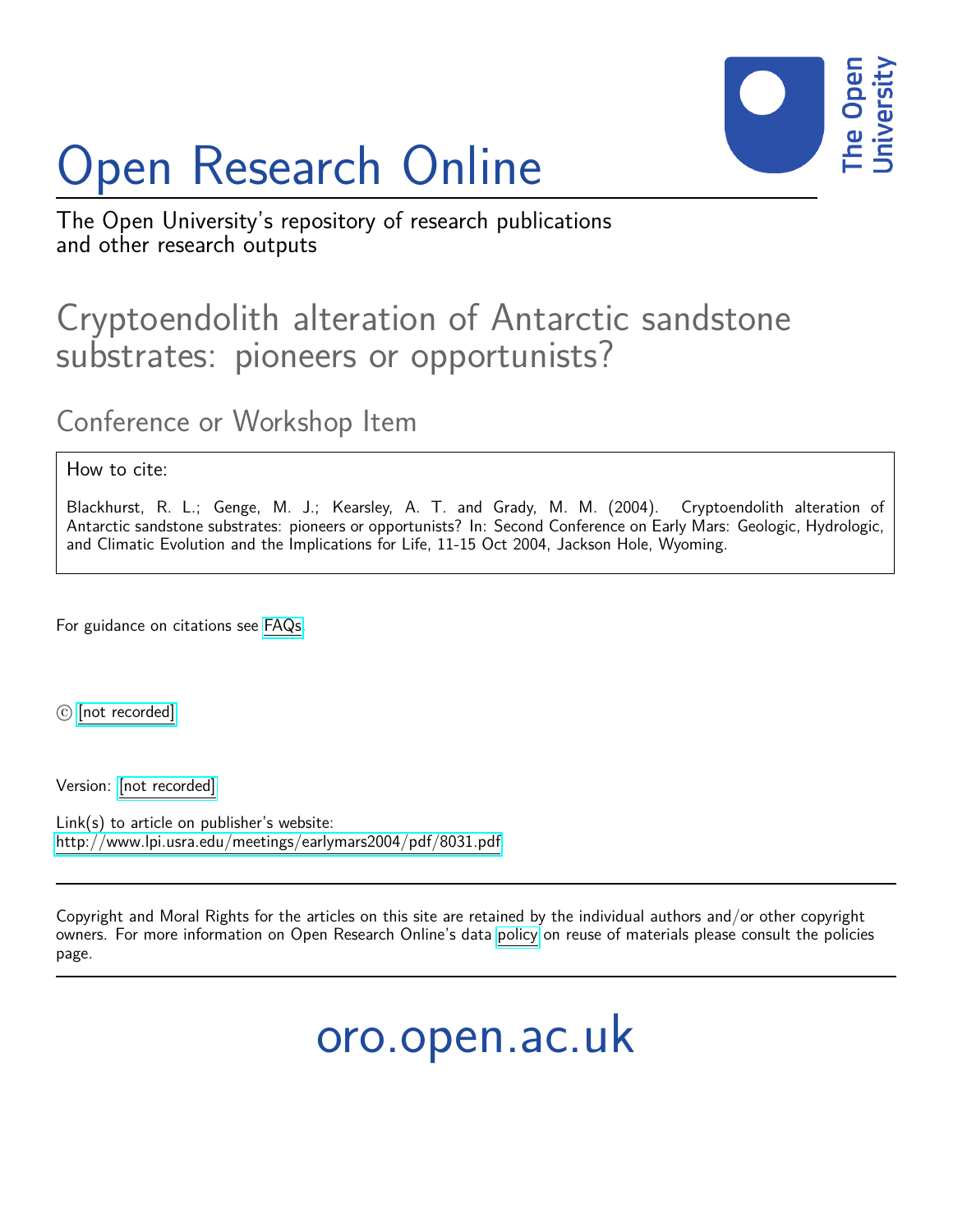**CRYPTOENDOLITH ALTERATION OF ANTARCTIC SANDSTONE SUBSTRATES: PIONEERS OR OPPORTUNISTS?** R. L. Blackhurst<sup>1</sup>, M. J. Genge<sup>1</sup>, A. T. Kearsley<sup>2</sup>, and M. M. Grady<sup>2</sup>, <sup>1</sup>IARC, Department of Earth Sciences and Engineering, Imperial College London, Exhibition Road, London, SW7 2AZ, U.K, [\(rebecca.blackhurst@imperial.ac.uk\)](mailto:rebecca.blackhurst@imperial.ac.uk), <sup>2</sup>IARC, Department of Mineralogy, The Natural History Museum, Cromwell Road, London, SW7 5BD, U.K.

**Introduction:** Lichen dominated cryptoendolithic communities from the Dry Valleys of Antarctica have been the subject of much research over recent years owing to their potential as analogues of Martian lifeforms. This is primarily owing to the stress tolerant nature of the microorganisms, remarkable adaptive achievements and the similarities between the Antarctic Dry Valley ecosystems and conditions pertaining at the Martian surface. Endolithic microbial communities have a photosynthetic primary producer, so translucent rocks through which sunlight can penetrate are their only suitable substrate. They also favour colonization of rocks which either have a porous structure or are weathered and permeated by fractures, as they are reported not to penetrate the substrate by solution [1]. The predominant rock-colonizing organisms are cryptoendolithic lichens [1]. They form conspicuous multicoloured zones under the surface of the Beacon Sandstones. All zones are produced by filamentous fungi (mycobionts) and unicellular green algae (phycobionts), which together form a symbiotic lichen association.

**Figure 1:** Colonized Beacon Sandstone sample BP2 showing upper lichen zone. Field of view 2cm



Cryptoendolithic lichens interact with the substrate they have colonized by producing oxalic acid [2]. They can mobilize iron compounds, which results in their inhabited zone being leached of iron-bearing minerals, causing the thin crust above this zone, and rock substrate a few millimetres below it, to appear darker owing to redeposition of iron at these levels, leaving a white zone in the rock [3] (fig.1). The oxalic acid also dissolves the cementing substance between the crystals in the colonized zone leading to exfoliation of the surface crust resulting in loss of biomass [3].

We have been investigating the possible effect these microbes have on the overall chemistry of the sandstones they inhabit. Our interest lies in whether these microbial communities can alter the chemistry of more hostile substrates to favour their survival. Aluminosilicates and silicates are easily degraded by fungi as silicate minerals are readily attacked by the oxalic acid they produce [4]. Though the communities have been reported not to penetrate the substrate by solubilization and favour colonization of rocks which have a pre-existing porous structure [1], they have the means for mineral dissolution and could therefore inhabit a less porous substrate and modify it to create more favourable conditions (a motive). The detection of elemental variations and the nature and extent of any elemental disparity could add value to the potential role of cryptoendolithic communities as suitable analogues of "Martian" microorganisms and as biomarkers when considering future *in situ* analysis of Martian surface materials and Mars sample return rocks.

**Previous Work:** Utilizing ICP-AES and ICP-MS techniques we conducted a major, minor and trace element study of a suite of colonized and uncolonized sandstones collected by a British Antarctic Survey expedition to Terra Nova Bay and the McMurdo Base during the Antarctic summer of 1995-1996 [5]. The results of this analysis have shown significant elemental disparity between sandstones that are colonized by the cryptoendolithic microorganisms and those that are not (Fig. 2a, b). Complimentary to the chemical study, electron microscopy was employed to determine accurate percentages of each mineral phase present in the different sandstones. To achieve this we mapped the major elemental composition of characteristic areas within each specimen. Phase map analysis showed significant disparity in mineral composition between the different samples and highlighted that the samples fall into three distinct categories in terms of mineralogical maturity; mature (colonized), intermediate (colonized), and immature (uncolonized). The chemical data also showed this trend in terms of elemental concentrations with the intermediate samples appearing to be the medial representatives of the specimens of sandstone (fig.2a, b).